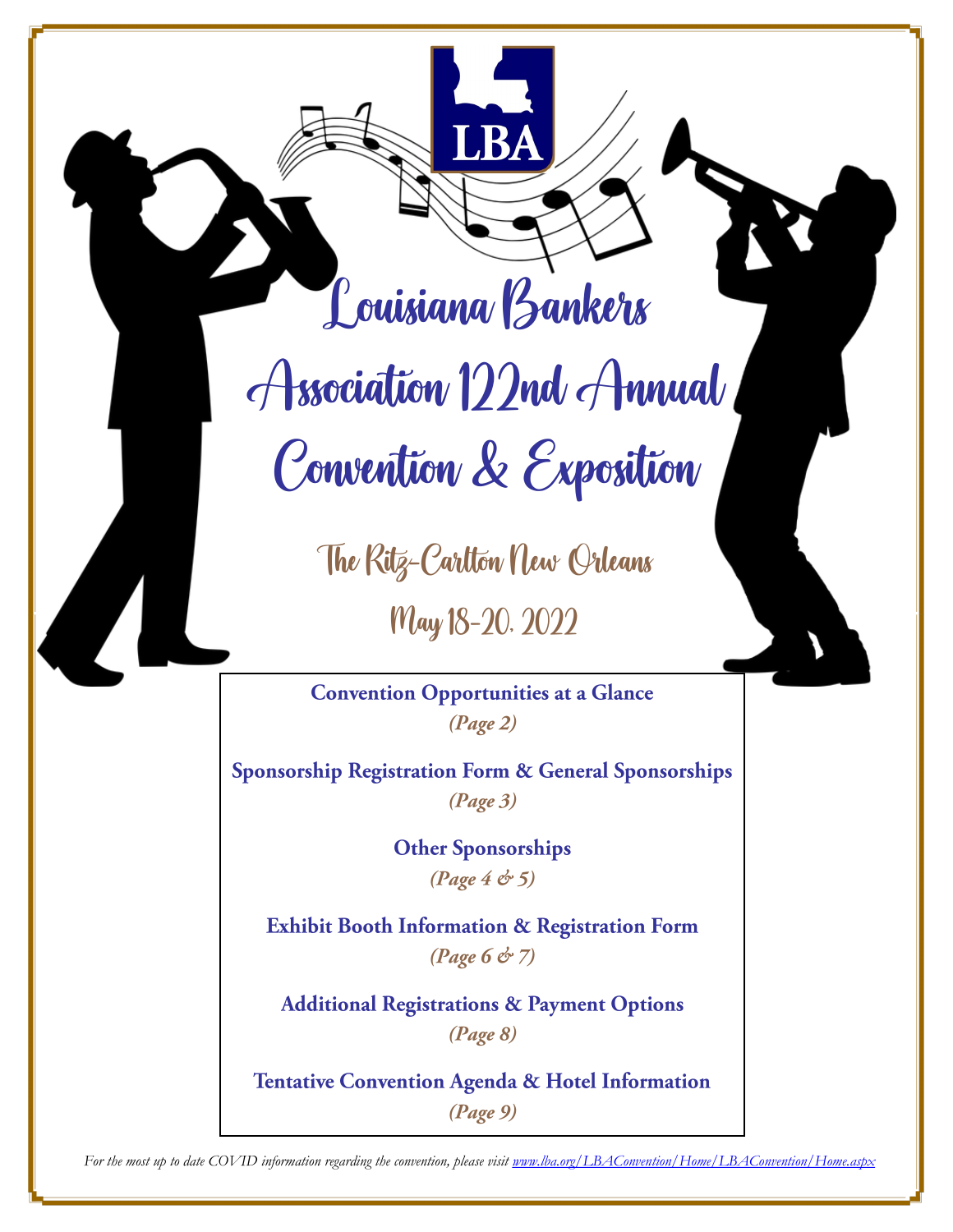| CONVENTION OPPORTUNITIES AT A GLANCE                                                                         |                        |                      |                 |              |                  |                                       |            |                                   |                             |                        |                                     |                   |                        |                      |                    |                   |
|--------------------------------------------------------------------------------------------------------------|------------------------|----------------------|-----------------|--------------|------------------|---------------------------------------|------------|-----------------------------------|-----------------------------|------------------------|-------------------------------------|-------------------|------------------------|----------------------|--------------------|-------------------|
|                                                                                                              | <b>Bronze</b><br>Level | Breaks (5)<br>Coffee | Notepad<br>Logo | Silver Level | Exhibit<br>Booth | Registration<br>$\ddot{\overline{5}}$ | WiFi       | Convention<br>Newsletter<br>Daily | Charging<br><b>Stations</b> | Name Badge<br>Lanyards | AV Sponsor<br>(May 19 or<br>May 20) | <b>Gold Level</b> | Candy<br><b>Basket</b> | Registration<br>Bags | Hotel Key<br>Cards | Platinum<br>Level |
|                                                                                                              | \$500                  | \$500                | \$1,500         | \$1,000      | \$1,600          | \$2,500                               | \$2,500    | \$3,000                           | \$2,500                     | \$2,500                | \$2500/day                          | \$2,500           | \$2,500                | \$3,500              | \$5,000            | \$5,000           |
| Complimentary Registration                                                                                   |                        |                      |                 |              | $\overline{c}$   | $\sqrt{1}$                            | $\sqrt{1}$ | $\sqrt{1}$                        | $\sqrt{1}$                  | $\sqrt{1}$             | $\sqrt{1}$                          | $\sqrt{2}$        | $\sqrt{1}$             | $\sqrt{1}$           | $\sqrt{3}$         | $\sqrt{4}$        |
| skirted table, one (1) wastebasket<br>+ additional items (see page 6-7)<br>Exhibit Booth includes one (1) 6' |                        |                      |                 |              |                  |                                       |            |                                   |                             |                        |                                     |                   |                        |                      |                    |                   |
| session (additional fee of \$250)<br>Optional 30-minute education                                            |                        |                      |                 |              |                  |                                       |            |                                   |                             |                        |                                     |                   |                        |                      |                    |                   |
| One full page ad in the convention<br>mergon                                                                 |                        |                      |                 |              |                  |                                       |            |                                   |                             |                        |                                     |                   |                        |                      |                    |                   |
| convention program due April 1,<br>One half page ad in the<br>2022                                           |                        |                      |                 |              |                  |                                       |            |                                   |                             |                        |                                     |                   |                        |                      |                    |                   |
| Company name & logo featured<br>on item or at station                                                        |                        |                      |                 |              |                  |                                       |            |                                   |                             |                        |                                     |                   |                        |                      |                    |                   |
| Signage at break                                                                                             |                        |                      |                 |              |                  |                                       |            |                                   |                             |                        |                                     |                   |                        |                      |                    |                   |
| Signage with dessert served<br>during exhibit hall lunch                                                     |                        |                      |                 |              |                  |                                       |            |                                   |                             |                        |                                     |                   |                        |                      |                    |                   |
| Company logo listing in the<br>convention program                                                            |                        |                      |                 |              |                  |                                       |            |                                   |                             |                        |                                     |                   |                        |                      |                    |                   |
| Company name listing in the<br>convention program                                                            |                        |                      |                 |              |                  |                                       |            |                                   |                             |                        |                                     |                   |                        |                      |                    |                   |
| name badge of each company<br>Sponsor ribbons attached to<br>representative attending                        |                        |                      |                 |              |                  |                                       |            |                                   |                             |                        |                                     |                   |                        |                      |                    |                   |
| Corporate signage displayed at all<br>convention events including LBA<br>website                             |                        |                      |                 |              |                  |                                       |            |                                   |                             |                        |                                     |                   |                        |                      |                    |                   |
| item to be included in registration<br>One marketing flyer, brochure or<br>packets. * Due April 25, 2022     |                        |                      |                 |              |                  |                                       |            |                                   |                             |                        |                                     |                   |                        |                      |                    |                   |
| emailed prior to convention<br>Registration list of bankers                                                  |                        |                      |                 |              |                  |                                       |            |                                   |                             |                        |                                     |                   |                        |                      |                    |                   |
|                                                                                                              |                        |                      |                 |              |                  |                                       |            |                                   |                             |                        |                                     |                   |                        |                      |                    |                   |

Each sponsor will also receive a registration list of bankers with contact information prior to the convention. Additionally, the sponsor **Each sponsor will also receive a registration list of bankers with contact information prior to the convention. Additionally, the sponsor representatives attending the convention will have the appropriate sponsor ribbons on their name badges.** representatives attending the convention will have the appropriate sponsor ribbons on their name badges. Items must be received at the LBA office by April 25, 2022. **Items must be received at the LBA office by April 25, 2022.**

**Please contact LBA with specific questions. Please plan to send 200 items.** 

Please contact LBA with specific questions. Please plan to send 200 items.

All sponsors can provide one marketing flyer, brochure or item to be included in every registration packet or registration bag. **All sponsors can provide one marketing flyer, brochure or item to be included in every registration packet or registration bag. Marketing item must be no larger than 8.5 x 11. No breakable items or items over 2 lbs.**  Marketing item must be no larger than 8.5 x 11. No breakable items or items over 2 lbs.

2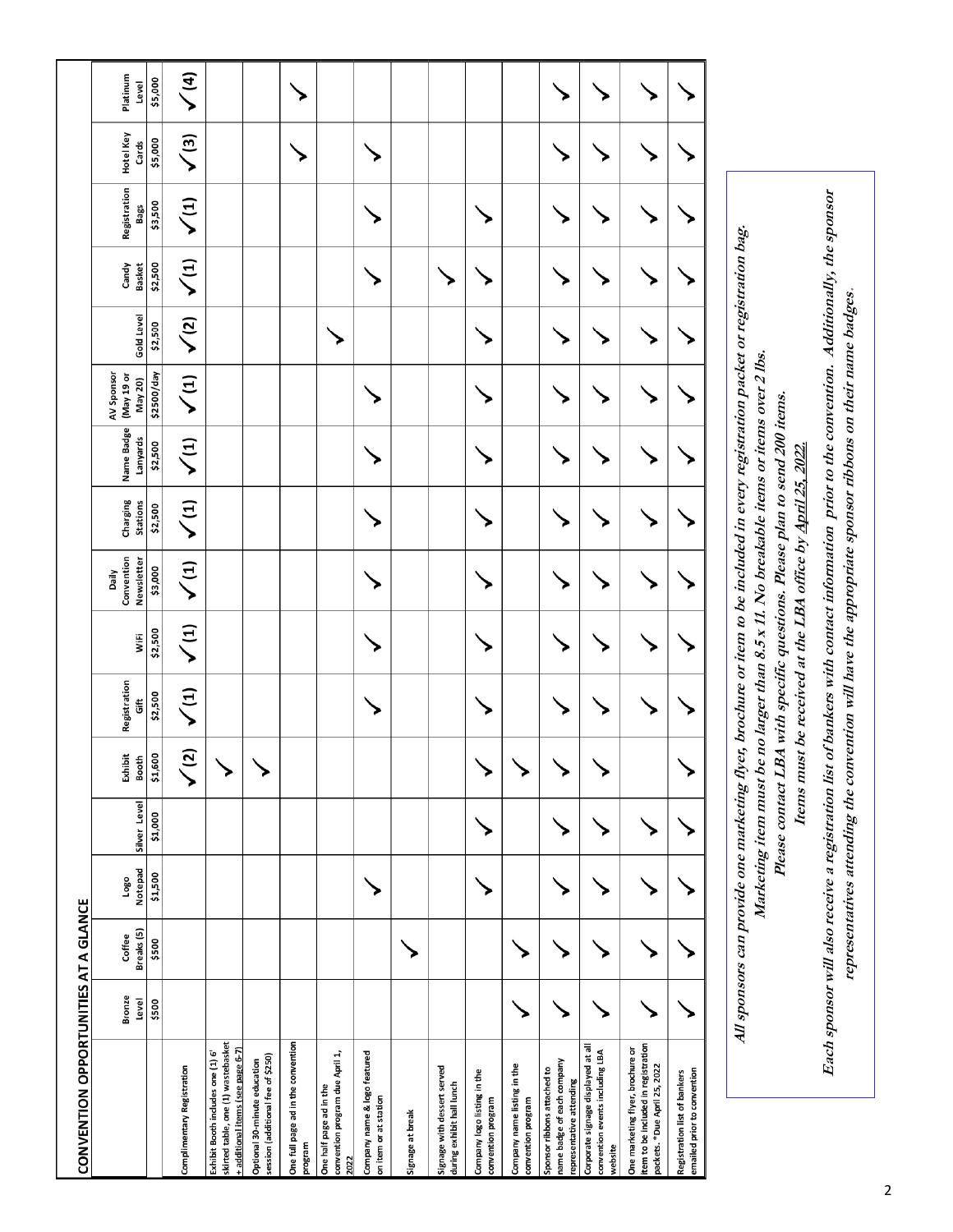# **2022 CONVENTION SPONSORSHIPS**

*Please fill out the below information and check the appropriate sponsorship(s) on pages 3-5. If you are interested in an exhibit booth, please see pages 6-7. Be sure to complete payment information on page 8. Please return completed form to LBA, Attention: Lauren Brown at fax (225) 343-3159 or email to lbrown@lba.org. Mail payment to: Louisiana Bankers Association, 5555 Bankers Avenue, Baton Rouge, LA 70808 For questions, please contact us at 225-387-3282.*

\_\_\_\_\_\_\_\_\_\_\_\_\_\_\_\_\_\_\_\_\_\_\_\_\_\_\_\_\_\_\_\_\_\_\_\_\_\_\_\_\_\_\_\_\_\_\_\_\_\_\_\_\_\_\_\_\_\_\_\_\_\_\_\_\_\_\_\_\_\_\_\_\_\_\_\_\_\_\_\_\_\_\_\_\_\_\_\_\_\_\_\_\_\_\_\_\_\_\_\_\_\_\_

**Sponsor Company Name** *(for all signage and printed pieces, please print or type into fillable form)*

**Main Contact** *(to receive all correspondence prior to convention)* 

 $Email$  Address

**Mailing Address** \_\_\_\_\_\_\_\_\_\_\_\_\_\_\_\_\_\_\_\_\_\_\_\_\_\_\_\_\_\_\_\_\_\_\_\_\_\_\_\_\_\_\_\_\_\_\_\_\_\_\_\_\_\_\_\_\_\_\_\_\_\_\_\_\_\_\_\_\_\_\_\_\_\_\_\_\_\_\_\_\_\_\_\_\_\_\_\_\_

**Work Phone** \_\_\_\_\_\_\_\_\_\_\_\_\_\_\_\_\_\_\_\_\_\_\_\_\_\_\_\_\_\_\_\_\_\_\_\_\_\_ **Cell Phone** \_\_\_\_\_\_\_\_\_\_\_\_\_\_\_\_\_\_\_\_\_\_\_\_\_\_\_\_\_\_\_\_\_\_\_

# **GENERAL SPONSORSHIPS:**

\_\_\_\_\_\_\_\_\_\_\_\_\_\_\_\_\_\_\_\_\_\_\_\_\_\_\_\_\_\_\_\_\_\_\_\_\_\_\_\_\_\_\_\_\_\_\_\_\_\_\_\_\_\_\_\_\_\_\_\_\_\_\_\_\_\_\_\_\_\_\_\_\_\_\_\_\_\_\_\_\_\_\_\_\_\_\_\_\_\_\_\_\_\_\_\_\_\_\_\_\_\_\_

# **PLATINUM LEVEL - \$5,000**

This highest level of sponsorship at the annual convention garners the ultimate exposure for your company. You will receive a full-page ad in the convention program (due April 1, 2022) to be distributed to every registered attendee. Your logo will be requested at the time of sponsorship commitment. Your name and logo will be prominently displayed at all convention events with appropriate corporate sponsorship signage, including on the website. You will be encouraged to greet convention attendees at a specified event of your choosing, provided the event is available upon your request. You will receive four (4) full complimentary convention registrations, a \$2,700.00 value. 

| Comp full convention registrant | Email | Cell phone |
|---------------------------------|-------|------------|
| Comp full convention registrant | Email | Cell phone |
| Comp full convention registrant | Email | Cell phone |
| Comp full convention registrant | Email | Cell phone |

# **GOLD LEVEL - \$2,500**

This level of sponsorship at the annual convention brings great exposure for your company. You will receive a half-page ad in the convention program (due April 1, 2022) to be distributed to every registered attendee. Your logo will be requested at the time of sponsorship commitment. Your name will be displayed at all convention events with appropriate corporate sponsorship signage, including on the website. You will receive two (2) full complimentary convention registrations, a \$1,350.00 value.

| Somp full<br>'l convention registrant | Email | Cell phone |
|---------------------------------------|-------|------------|
| Comp full convention registrant       | Emau  | Cell phone |

# **SILVER LEVEL - \$1,000**

This level of sponsorship at the annual convention brings exposure for your company. You will receive a logo listing in the convention program to be distributed to every registered attendee. Your logo will be requested at the time of sponsorship commitment. Your name will be displayed at all convention events with appropriate corporate sponsorship signage, including on the website.

## **BRONZE LEVEL - \$500**

This level of sponsorship at the annual convention brings exposure for your company. You will receive a listing in the convention program to be distributed to every registered attendee. Your logo will be requested at the time of sponsorship commitment. Your name will be displayed at all convention events with appropriate corporate sponsorship signage, including on the website.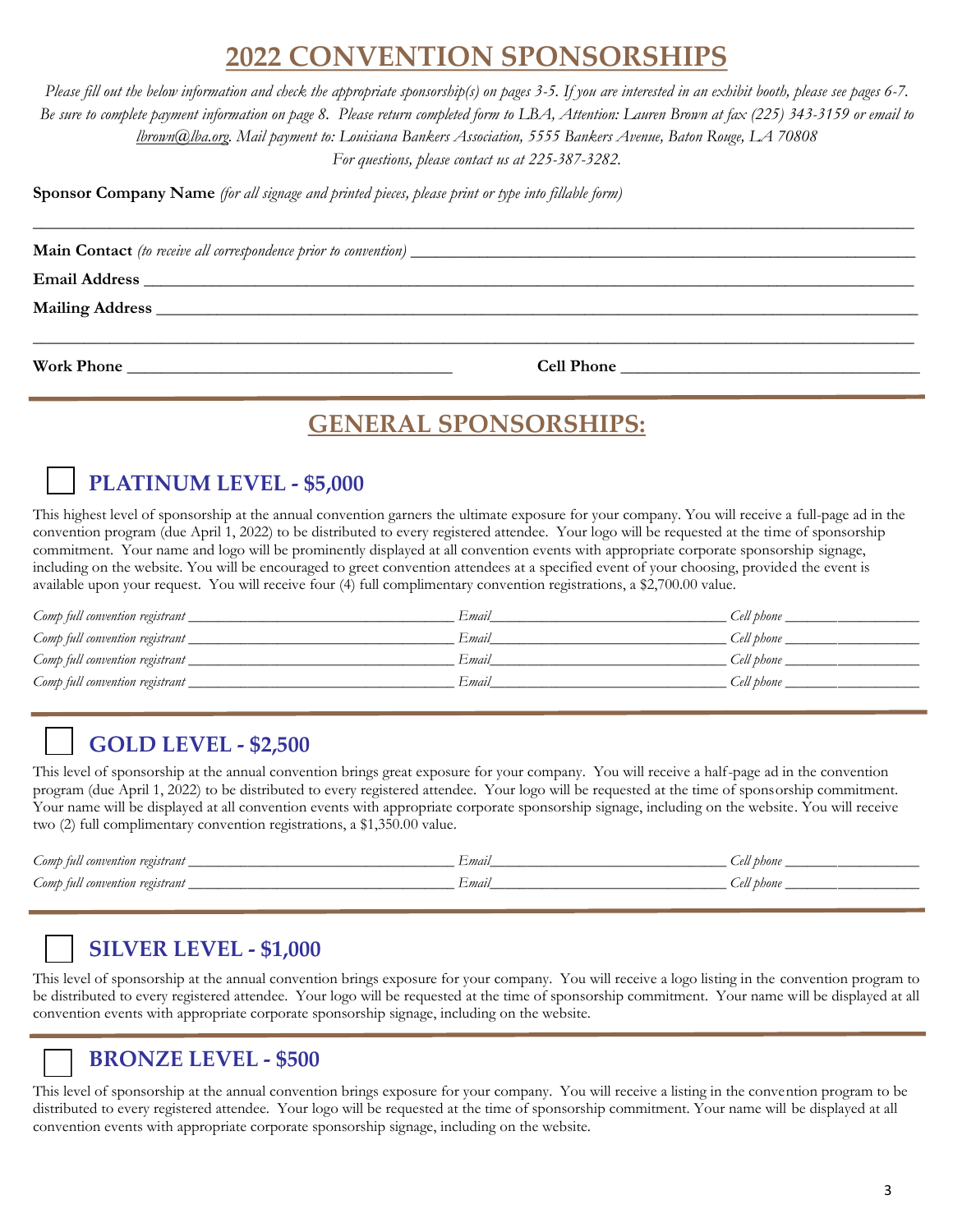# **OTHER SPONSORSHIP OPPORTUNITIES:**

## **HOTEL KEY CARDS - \$5,000 (SOLD)**

One of the most visible sponsorships, the guestroom keycard is an opportunity to have every attendee carry around your message and be reminded of it every time they enter their hotel room. Your company name and logo will be featured on one side and will be distributed to all convention attendees when they check in at the hotel. You will receive a full-page ad in the convention program (due April 1, 2022) to be distributed to every registered attendee. Your logo will be requested at the time of sponsorship commitment. Your name will be prominently displayed at all convention events with appropriate corporate sponsorship signage, including on the website. You will receive three (3) full complimentary convention registrations, a \$2,025.00 value.

| Comp full convention registrant | -mail | Cell phone |
|---------------------------------|-------|------------|
| Comp full convention registrant | Email | Cell phone |
| Comp full convention registrant | Email | Cell phone |

### **REGISTRATION BAGS - \$3,500 (SOLD)**

One of the most visible sponsorships, bankers use these registration bags long after convention is over. The bag will be presented to each banker at the registration booth. Your company name and logo will be featured on one side. You will receive a logo listing in the convention program to be distributed to every registered attendee. Your logo will be requested at the time of sponsorship commitment. Your name will be displayed at all convention events with appropriate corporate sponsorship signage, including on the website. You will receive one (1) full complimentary convention registration, a \$675.00 value.

*Comp full convention registrant*  $\qquad \qquad$   $\qquad \qquad$   $\qquad$   $\qquad$   $\qquad$   $\qquad$   $\qquad$   $\qquad$   $\qquad$   $\qquad$   $\qquad$   $\qquad$   $\qquad$   $\qquad$   $\qquad$   $\qquad$   $\qquad$   $\qquad$   $\qquad$   $\qquad$   $\qquad$   $\qquad$   $\qquad$   $\qquad$   $\qquad$   $\qquad$   $\qquad$   $\qquad$   $\qquad$   $\qquad$   $\$ 

j

# **DAILY CONVENTION NEWSLETTER - \$3,000 (SOLD)**

Your message will be delivered to the bankers' rooms the evenings of Wednesday May 18 and Thursday May 19. The newsletter will cover the major activities for the following day and essential information about the conference. The sponsor's message is included in the newsletter each day to be provided by sponsor prior to convention. You will receive a logo listing in the convention program to be distributed to every registered attendee. Your logo will be requested at the time of sponsorship commitment. Your name will be displayed at all convention events with appropriate corporate sponsorship signage, including on the website. You will receive one (1) full complimentary convention registration, a \$675.00 value. In addition, this sponsorship includes an advertisement with the "Convention Highlights" featured in the LBA electronic newsletter, *The Louisiana Banker*, after the convention, a \$500.00 value.

*Comp full convention registrant \_\_\_\_\_\_\_\_\_\_\_\_\_\_\_\_\_\_\_\_\_\_\_\_\_\_\_\_\_\_\_\_\_\_\_\_ Email\_\_\_\_\_\_\_\_\_\_\_\_\_\_\_\_\_\_\_\_\_\_\_\_\_\_\_\_\_\_\_\_ Cell phone \_\_\_\_\_\_\_\_\_\_\_\_\_\_\_\_\_\_*

**CANDY BASKET - \$2,500 (SOLD)**

| As the candy basket sponsor, your company name and logo will be displayed next to a candy basket full of sweet treats near the registration table   |       |            |
|-----------------------------------------------------------------------------------------------------------------------------------------------------|-------|------------|
| throughout the convention. You will receive a logo listing in the convention program to be distributed to every registered attendee. Your logo will |       |            |
| be requested at the time of sponsorship commitment. Your name will be displayed at all convention events with appropriate corporate                 |       |            |
| sponsorship signage, including on the website. You will receive one (1) full complimentary convention registration, a \$675.00 value.               |       |            |
| Comp full convention registrant __                                                                                                                  | Email | Cell phone |

# **NAME BADGE LANYARDS - \$2,500 (SOLD)**

All of the bankers and their guests will be wearing a lanyard that broadcasts your name to every eye at the convention. You will receive a logo listing in the convention program to be distributed to every registered attendee. Your logo will be requested at the time of sponsorship commitment. Your name will be displayed at all convention events with appropriate corporate sponsorship signage, including on the website. You will receive one (1) full complimentary convention registration, a \$675.00 value.

*Comp full convention registrant \_\_\_\_\_\_\_\_\_\_\_\_\_\_\_\_\_\_\_\_\_\_\_\_\_\_\_\_\_\_\_\_\_\_\_\_ Email\_\_\_\_\_\_\_\_\_\_\_\_\_\_\_\_\_\_\_\_\_\_\_\_\_\_\_\_\_\_\_\_ Cell phone \_\_\_\_\_\_\_\_\_\_\_\_\_\_\_\_\_\_*

### **WiFi - \$2,500 (SOLD)**

The first thing bankers ask upon arrival is "What's the WiFi Password"? Sponsor the WiFi package and nearly every attendee will be entering your company's name as the password to gain access! You will receive signage at the registration desk with the WiFi code and your logo, a logo listing in the convention program to be distributed to every registered attendee. Your logo will be requested at the time of sponsorship commitment. Your name will be displayed at all convention events with appropriate corporate sponsorship signage, including on the website. You will receive one (1) full complimentary convention registration, a \$675.00 value.

*Comp full convention registrant \_\_\_\_\_\_\_\_\_\_\_\_\_\_\_\_\_\_\_\_\_\_\_\_\_\_\_\_\_\_\_\_\_\_\_\_ Email\_\_\_\_\_\_\_\_\_\_\_\_\_\_\_\_\_\_\_\_\_\_\_\_\_\_\_\_\_\_\_\_ Cell phone \_\_\_\_\_\_\_\_\_\_\_\_\_\_\_\_\_\_*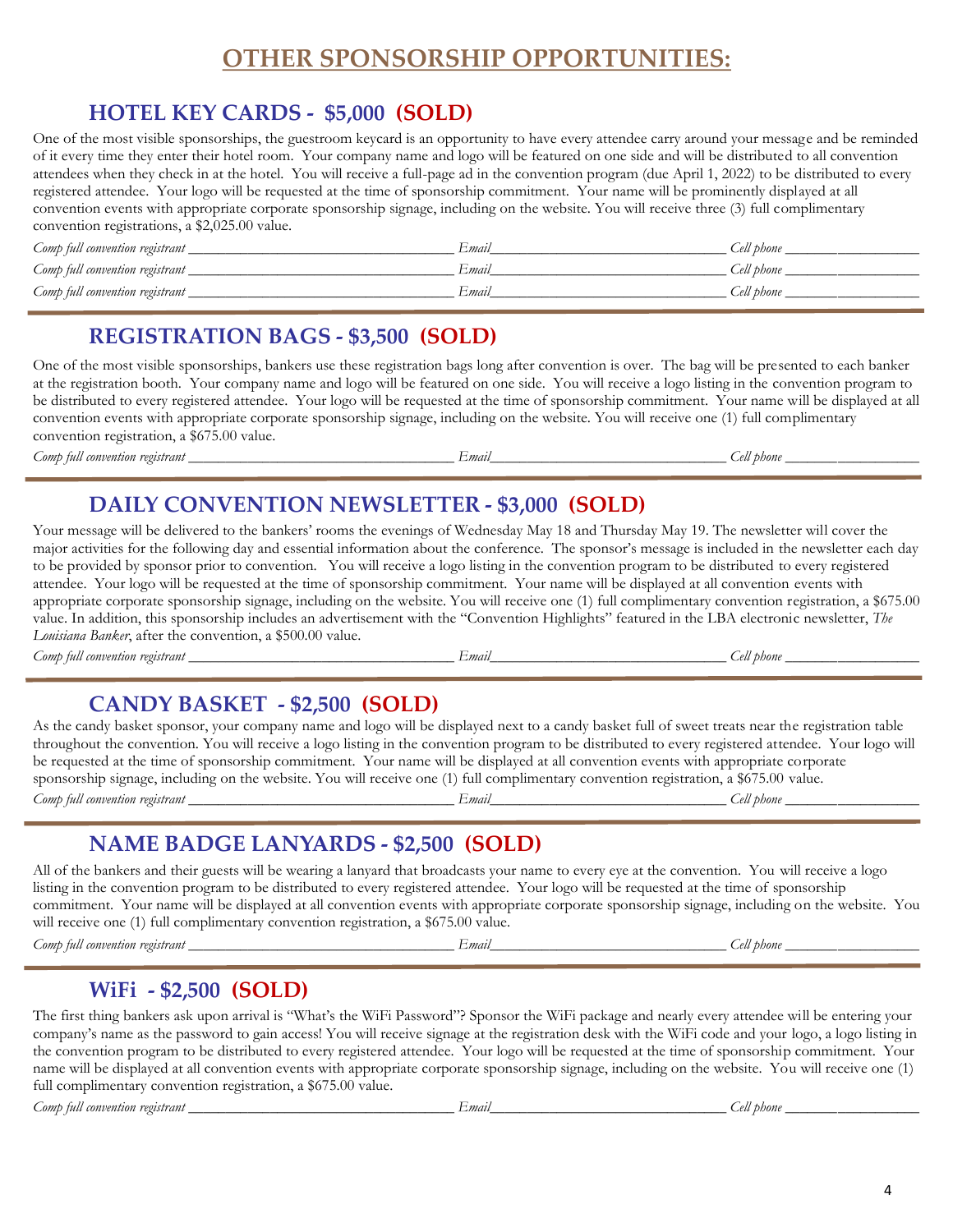### **OTHER SPONSORSHIP OPPORTUNITIES** *(Continued):*

### **REGISTRATION GIFT - \$2,500 (SOLD)**

Get your company front and center with a gift featuring your logo for every attendee. You will receive a logo listing in the convention program to be distributed to every registered attendee. Your logo will be requested at the time of sponsorship commitment. Your name will be displayed at all convention events with appropriate corporate sponsorship signage, including on the website. You will receive one (1) full complimentary convention registration, a \$675.00 value. *Comp full convention registrant \_\_\_\_\_\_\_\_\_\_\_\_\_\_\_\_\_\_\_\_\_\_\_\_\_\_\_\_\_\_\_\_\_\_\_\_ Email\_\_\_\_\_\_\_\_\_\_\_\_\_\_\_\_\_\_\_\_\_\_\_\_\_\_\_\_\_\_\_\_ Cell phone \_\_\_\_\_\_\_\_\_\_\_\_\_\_\_\_\_\_*

### **MOBILE DEVICE CHARGING STATION - \$2,500 (SOLD)**

"Power up" and take advantage of this highly visible sponsorship. Sponsorship includes two charging stations for convention attendees' mobile devices in the registration area and in the meeting room of the hotel. Your logo will appear on the charging stations. You will receive a logo listing in the convention program to be distributed to every registered attendee. Your logo will be requested at the time of sponsorship commitment. Your name will be displayed at all convention events with appropriate corporate sponsorship signage, including on the website. You will receive one (1) full complimentary convention registration, a \$675.00 value.

*Comp full convention registrant \_\_\_\_\_\_\_\_\_\_\_\_\_\_\_\_\_\_\_\_\_\_\_\_\_\_\_\_\_\_\_\_\_\_\_\_ Email\_\_\_\_\_\_\_\_\_\_\_\_\_\_\_\_\_\_\_\_\_\_\_\_\_\_\_\_\_\_\_\_ Cell phone \_\_\_\_\_\_\_\_\_\_\_\_\_\_\_\_\_\_*

# **AUDIOVISUAL SPONSOR (May 19) - \$2,500 (SOLD)**

Your company will receive one of the most visible levels of recognition as the conference audiovisual provider on Thursday May 19 of the convention. Your company's logo will be placed on signage in each meeting room. You will receive a logo listing in the convention program to be distributed to every registered attendee. Your logo will be requested at the time of sponsorship commitment. Your name will be displayed at all convention events with appropriate corporate sponsorship signage, including on the website. You will receive one (1) full complimentary convention registration, a \$675.00 value.

*Comp full convention registrant \_\_\_\_\_\_\_\_\_\_\_\_\_\_\_\_\_\_\_\_\_\_\_\_\_\_\_\_\_\_\_\_\_\_\_\_ Email\_\_\_\_\_\_\_\_\_\_\_\_\_\_\_\_\_\_\_\_\_\_\_\_\_\_\_\_\_\_\_\_ Cell phone \_\_\_\_\_\_\_\_\_\_\_\_\_\_\_\_\_\_*

# **AUDIOVISUAL SPONSOR DAY (May 20) - \$2,500 (SOLD)**

Your company will receive one of the most visible levels of recognition as the conference audiovisual provider on Friday May 20 of the convention. Your company's logo will be placed on signage in each meeting room. You will receive a logo listing in the convention program to be distributed to every registered attendee. Your logo will be requested at the time of sponsorship commitment. Your name will be displayed at all convention events with appropriate corporate sponsorship signage, including on the website. You will receive one (1) full complimentary convention registration, a \$675.00 value.

 $\noindent \textit{Comb full convention registration} \textit{registerant} \underline{\textit{f} \textit{m} \textit{u}} \underline{\textit{f} \textit{m}} \underline{\textit{f} \textit{m}} \underline{\textit{f} \textit{m}} \underline{\textit{f} \textit{m}} \underline{\textit{f} \textit{m}} \underline{\textit{f} \textit{m}} \underline{\textit{f} \textit{m}} \underline{\textit{f} \textit{m}} \underline{\textit{f} \textit{m}} \underline{\textit{f} \textit{m}} \underline{\textit{f} \textit{m}} \underline{\textit{f} \textit{m}} \underline{\textit{f} \textit{m}}$ 

# **LOGO NOTEPAD SPONSORSHIP - \$1,500 (SOLD)**

This is an opportunity to have your company logo notepads in each registration packet. You will receive a logo listing in the convention program to be distributed to every registered attendee. Your logo will be requested at the time of sponsorship commitment. Your name will be displayed at all convention events with appropriate corporate sponsorship signage, including on the website.

## **COFFEE BREAK - \$500 PER BREAK (ALL 5 SOLD)**

This level of sponsorship at the annual convention brings exposure for your company. Your company name will be displayed in the coffee break area. You will receive a listing in the convention program to be distributed to every registered attendee. Your logo will be requested at the time of sponsorship commitment. Your name will be displayed at all convention events with appropriate corporate sponsorship signage, including on the website.

**All sponsors can provide one marketing flyer, brochure or item to be included in every registration packet or registration bag. Marketing item must be no larger than 8.5 x 11. No breakable items or items over 2 lbs. Please contact LBA with specific questions. Plan to send 200 items. Items must be received at the LBA office by April 25, 2022**

**Each sponsor will also receive a registration list of bankers with contact information prior to the convention. Additionally, the sponsor representatives attending the convention will have the appropriate sponsor ribbons on their name badges.**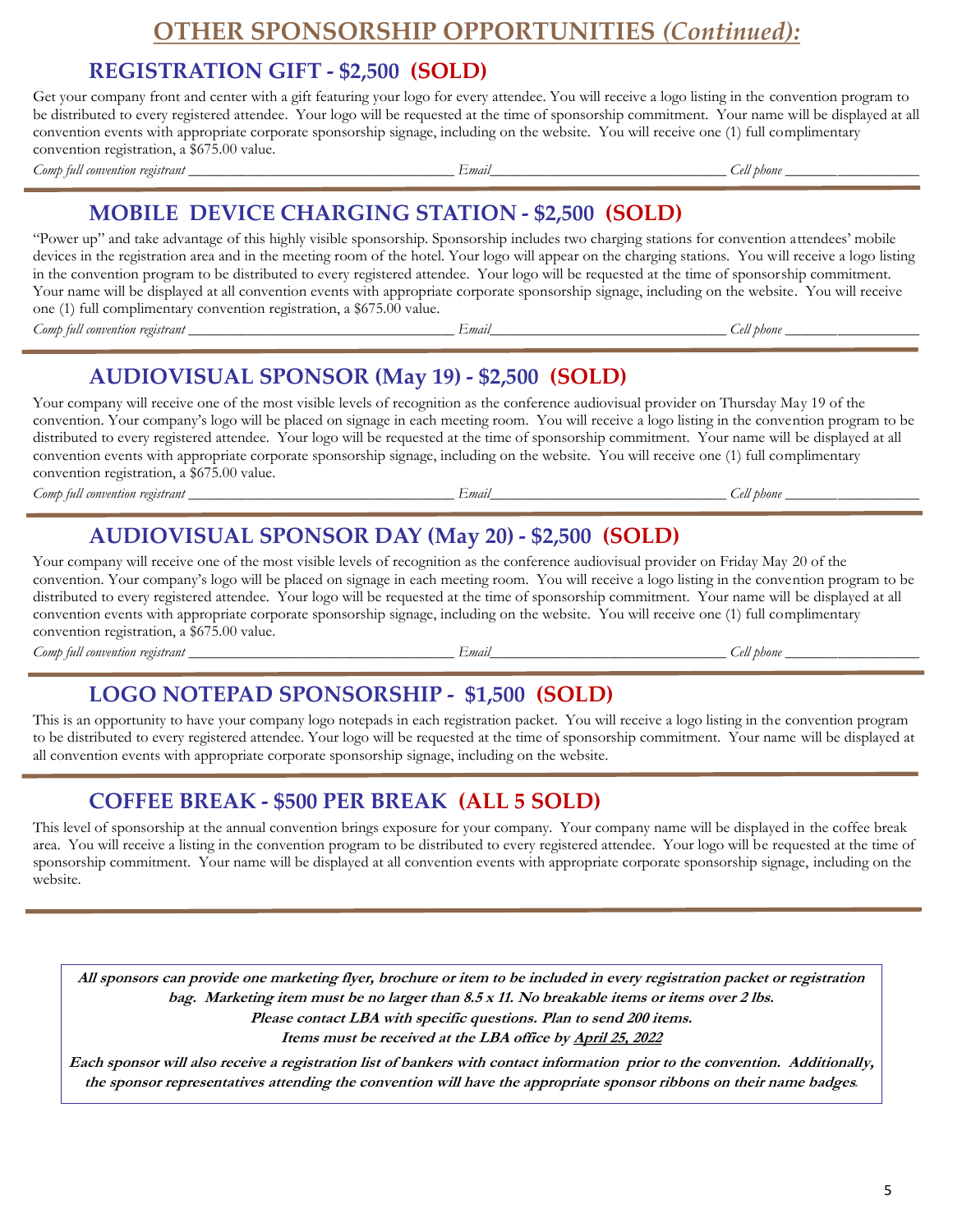# **EXHIBIT HALL INFORMATION, GUIDELINES & REGISTRATION FORM**

*This year's convention exhibit hall will be held the evening of Wednesday May 18 and Thursday May 19 (7am-1:15pm). Exhibit booths will be set up in Grand Ballroom on the 2nd floor of the Ritz-Carlton, New Orleans. For an additional fee of \$250, we are also offering exhibitors the opportunity to do a 30-minute education session during the afternoon of Thursday May 19 (time slots to be scheduled first) and possibly the afternoon of Wednesday* 

*May 18 if we get enough requests.* 

**For the most up to date COVID information regarding the convention, please visit www.lba.org/LBAConvention/Home/ LBAConvention/Home.aspx**

**To reserve an exhibit booth, please fill out the below information on this page and page 7. Be sure to complete payment information on page 8. Please return completed form to LBA, Attention: Lauren Brown at fax (225) 343-3159 or email to lbrown@lba.org. Mail payment to: Louisiana Bankers Association, 5555 Bankers Avenue, Baton Rouge, LA 70808 For questions, please contact us at 225-387-3282.** 

**Exhibitors who want to also present a 30 minute education session must submit completed paperwork by March 31, 2022**

### **Booth Price Includes** (**\$1,600 members, \$1,900 nonmembers**)

- 2 complimentary convention registrations, \$1,350.00 value (includes participation in all convention sessions and functions)
- Exhibit space,  $8' \times 10'$  or  $8' \times 8'$ , assigned first-come first served basis
- One 6' x 30" draped table and back and side drape
- Two side chairs and one wastebasket
- Company identification sign
- Security for the exhibit hall
- Complimentary wifi in exhibit hall
- Website marketing
- Appropriate badge flags for convention nametag
- Registration list of bankers with contact information emailed prior to the convention
- **For an additional fee of \$250:** Opportunity to present one 30-minute education session on the afternoon of Thursday May 19:
	- Session must be educational, no sales pitches
		- Complimentary registration for session speaker for all convention functions on the day of education session
		- ◆ See page 7 for more information

#### **Booth Assignment**

Booth assignments will be made in order of receipt of the signed contract and registration form. A non-refundable \$500.00 deposit must accompany the form. Balance must be paid by March 31, 2022.

#### **Deposit and Cancellation**

Written cancellations will be accepted up to March 31, 2022 with a refund, less the non-refundable \$500.00 deposit per booth. Cancellations after March 31, 2022 will not receive a refund.

#### **Terms and Agreement**

The LBA expressly reserves the right to refuse any exhibitor, without notice or hearing to any applicant, for exhibit opportunity at any and all forums sponsored by the LBA. This agreement may be rescinded at any time without cause at the discretion of the LBA upon repayment of any refundable fees advanced, less any expenses which may have been incurred by the LBA. By making application, the exhibitor expressly agrees to accept all terms and conditions of this agreement.

#### **Use of Space and Restrictions**

All undefined space is under the control of the LBA and should not be used for exhibits or demonstration purposes. No exhibitor shall use its exhibit in any manner so as to interfere with the operation of any other exhibit. Nothing shall be posted on, or tacked, nailed, screwed, or otherwise attached to the hotel structure without permission from the proper building authority. No exhibitor shall permit any other corporation or firm or its representatives to use the space allotted to them, nor shall they display articles not manufactured or sold normally by them. Co-participation by any other corporation or firm or its representatives in space assigned to the original applicant may be by written permission of the LBA only, and shall be subject to additional charges.

#### **Exhibitor Company Name** for all signage and printed pieces (**please print or type in fillable form**)

| Main Contact (to receive all correspondence prior to convention): |            |  |
|-------------------------------------------------------------------|------------|--|
| <b>Email Address</b>                                              | Work Phone |  |
| <b>Cell Phone</b>                                                 |            |  |
| <b>Mailing Address</b>                                            |            |  |

 $\_$  , and the set of the set of the set of the set of the set of the set of the set of the set of the set of the set of the set of the set of the set of the set of the set of the set of the set of the set of the set of th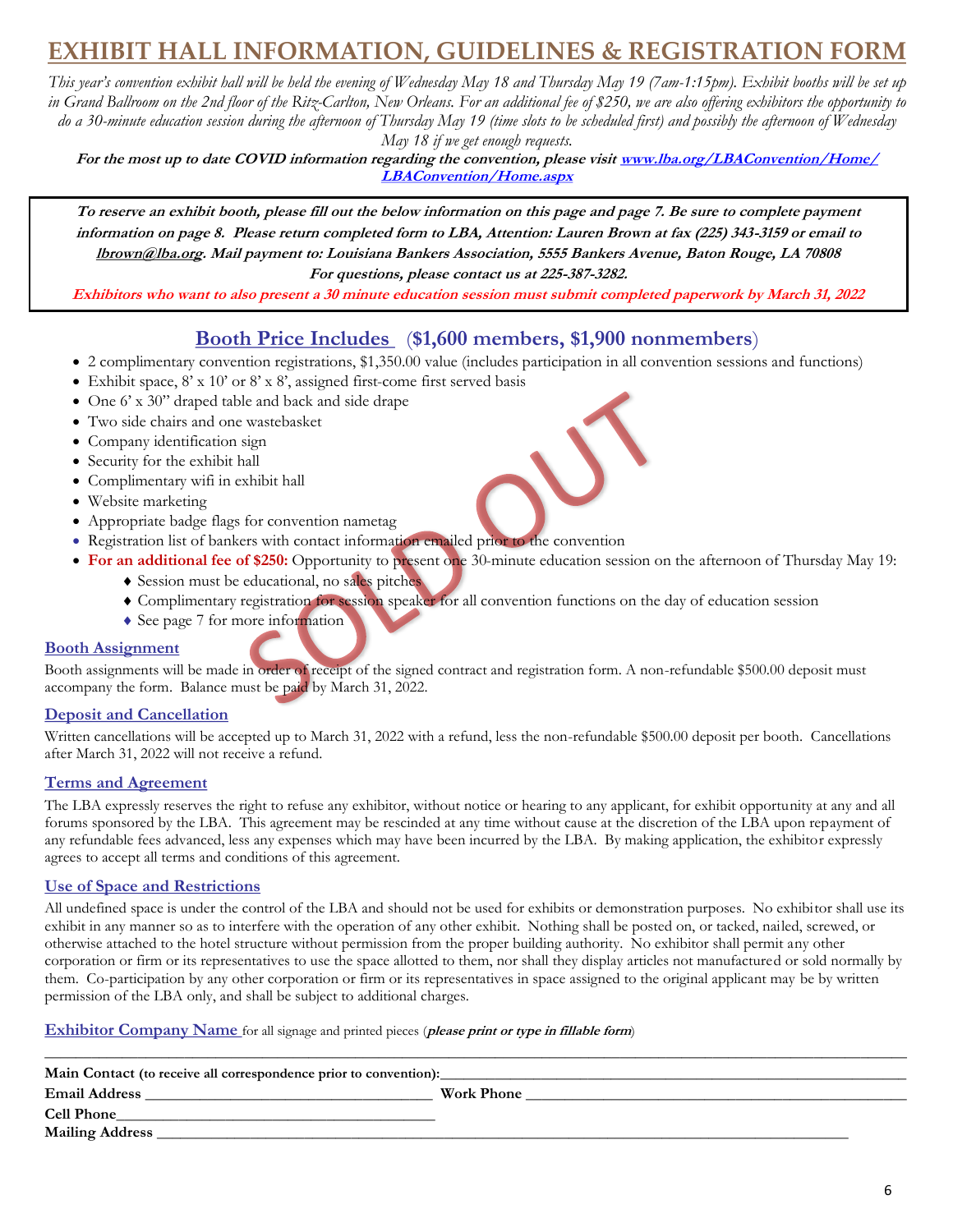# **EXHIBIT HALL INFORMATION, GUIDELINES & REGISTRATION FORM**  *(Continued)*

#### **Exhibit Booth Complimentary Registrants**

| Comp full convention registrant | Emay | ell phone. |
|---------------------------------|------|------------|
| Comp full convention registrant | Emay | ell phone  |

#### **Booth Location** - *Booth layout coming soon*

Please indicate your first four choices. We will make every effort to fulfill your request. Booth assignments will be made in order of receipt of this signed form **and** deposit. 2.  $3.$   $3.$ 

\_\_\_\_\_\_\_\_\_\_\_\_\_\_\_\_\_\_\_\_\_\_\_\_\_\_\_\_\_\_\_\_\_\_\_\_\_\_\_\_\_\_\_\_\_\_\_\_\_\_\_\_\_\_\_\_\_\_\_\_\_\_\_\_\_\_\_\_\_\_\_\_\_\_\_\_\_\_\_\_\_\_\_\_\_\_\_\_\_\_\_\_\_\_\_\_\_\_\_\_\_\_\_\_\_\_  $\mathcal{L} = \{ \mathcal{L} \mid \mathcal{L} \text{ is a constant, } \mathcal{L} \}$ \_\_\_\_\_\_\_\_\_\_\_\_\_\_\_\_\_\_\_\_\_\_\_\_\_\_\_\_\_\_\_\_\_\_\_\_\_\_\_\_\_\_\_\_\_\_\_\_\_\_\_\_\_\_\_\_\_\_\_\_\_\_\_\_\_\_\_\_\_\_\_\_\_\_\_\_\_\_\_\_\_\_\_\_\_\_\_\_\_\_\_\_\_\_\_\_\_\_\_\_\_\_\_\_\_\_

**List Competitors** (*LBA will make every effort to assign you to a booth that is not next to a competitor)*

\_\_\_\_\_\_\_\_\_\_\_\_\_\_\_\_\_\_\_\_\_\_\_\_\_\_\_\_\_\_\_\_\_\_\_\_\_\_\_\_\_\_\_ \_\_\_\_\_\_\_\_\_\_\_\_\_\_\_\_\_\_\_\_\_\_\_\_\_\_\_\_\_\_\_\_\_\_\_\_\_\_\_\_\_\_\_ \_\_\_\_\_\_\_\_\_\_\_\_\_\_\_\_\_\_\_\_\_\_\_\_\_\_\_\_\_\_\_\_\_\_\_\_\_\_\_\_\_\_\_ \_\_\_\_\_\_\_\_\_\_\_\_\_\_\_\_\_\_\_\_\_\_\_\_\_\_\_\_\_\_\_\_\_\_\_\_\_\_\_\_\_\_\_

**About Your Company** *(for website marketing) -* Please give us a 2-3 sentence description of your company, including your website address. Description can also be emailed to lbrown@lba.org. \_\_\_\_\_\_\_\_\_\_\_\_\_\_\_\_\_\_\_\_\_\_\_\_\_\_\_\_\_\_\_\_\_\_\_\_\_\_\_\_\_\_\_\_\_\_\_\_\_\_\_\_\_\_\_\_\_\_\_\_\_\_\_\_\_\_\_\_\_\_\_\_\_\_\_\_\_\_\_\_\_\_\_\_\_\_\_\_\_\_\_\_\_\_\_\_\_\_\_\_\_\_\_\_\_\_

**Exhibitor 30 minute Education Session Opportunity (Additional fee of \$250)**. We are offering you the opportunity to present a 30minute education session on the 2nd day of Convention, the afternoon of Thursday May 19. Sessions will be scheduled every 45 minutes with multiple sessions being held at one time. Meeting rooms will accommodate small groups and will be fully equipped with the appropriate technology (LCD projector, screen, podium, etc.). Session must be an educational session, no sales please. One complimentary speaker registration for the day of the education session. LBA reserves the right to schedule sessions on Wednesday afternoon May 18 should we get more sessions than we can accommodate on Thursday afternoon May 19. **In order to appropriately plan the agenda, we will need all exhibitors who are interested in an education session to submit their completed paperwork by March 31, 2022.** 

**\*UPDATED 3/16/22: We have reached maximum capacity for education session time slots. If you would like to be on a waiting list for an education session, please complete the below information and return to us by March 31, 2022.** 

#### **1. Please check one option below:**

I am interested in offering a 30-minute education session on Thursday May 19 for an additional fee of \$250 (please check off on page 8)

\_\_\_\_\_\_\_\_\_\_\_\_\_\_\_\_\_\_\_\_\_\_\_\_\_\_\_\_\_\_\_\_\_\_\_\_\_\_\_\_\_\_\_\_\_\_\_\_\_\_\_\_\_\_\_\_\_\_\_\_\_\_\_\_\_\_\_\_\_\_\_\_\_\_\_\_\_\_\_\_\_\_\_\_\_\_\_\_\_\_\_\_\_\_\_\_\_\_\_\_\_\_\_\_\_\_ \_\_\_\_\_\_\_\_\_\_\_\_\_\_\_\_\_\_\_\_\_\_\_\_\_\_\_\_\_\_\_\_\_\_\_\_\_\_\_\_\_\_\_\_\_\_\_\_\_\_\_\_\_\_\_\_\_\_\_\_\_\_\_\_\_\_\_\_\_\_\_\_\_\_\_\_\_\_\_\_\_\_\_\_\_\_\_\_\_\_\_\_\_\_\_\_\_\_\_\_\_\_\_\_\_\_ \_\_\_\_\_\_\_\_\_\_\_\_\_\_\_\_\_\_\_\_\_\_\_\_\_\_\_\_\_\_\_\_\_\_\_\_\_\_\_\_\_\_\_\_\_\_\_\_\_\_\_\_\_\_\_\_\_\_\_\_\_\_\_\_\_\_\_\_\_\_\_\_\_\_\_\_\_\_\_\_\_\_\_\_\_\_\_\_\_\_\_\_\_\_\_\_\_\_\_\_\_\_\_\_\_\_ \_\_\_\_\_\_\_\_\_\_\_\_\_\_\_\_\_\_\_\_\_\_\_\_\_\_\_\_\_\_\_\_\_\_\_\_\_\_\_\_\_\_\_\_\_\_\_\_\_\_\_\_\_\_\_\_\_\_\_\_\_\_\_\_\_\_\_\_\_\_\_\_\_\_\_\_\_\_\_\_\_\_\_\_\_\_\_\_\_\_\_\_\_\_\_\_\_\_\_\_\_\_\_\_\_\_

• If yes, please proceed to question 2.

I am not interested in offering a 30-minute education session on Thursday May 19

#### **2. If you are able to provide information regarding your education session now, please do so. If you need more time, please email Marcy Manuel, manuel@lba.org with this information by March 31, 2022.**

**Session Title: \_\_\_\_\_\_\_\_\_\_\_\_\_\_\_\_\_\_\_\_\_\_\_\_\_\_\_\_\_\_\_\_\_\_\_\_\_\_\_\_\_\_**

**Session Description: (Couple sentences or short paragraph, can also email to manuel@lba.org):**

**Speaker Name: (complimentary registration for day of session): \_\_\_\_\_\_\_\_\_\_\_\_\_\_\_\_\_\_\_\_\_\_\_\_\_\_\_\_\_\_\_\_\_\_\_\_\_\_\_\_\_\_\_\_\_\_\_\_\_\_\_\_**

**Speaker Email Address: \_\_\_\_\_\_\_\_\_\_\_\_\_\_\_\_\_\_\_\_\_\_\_\_\_\_\_\_\_\_\_\_\_\_\_\_\_\_\_\_\_\_\_\_\_\_\_\_\_\_\_\_\_\_\_\_\_\_\_\_\_\_\_\_\_\_\_\_\_\_\_\_\_\_\_**

**Speaker Bio and Headshot Picture: Please email to manuel@lba.org by March 31, 2022.** 

#### Contact for Session (if other than speaker):

**\*** *If you would like to provide your materials to bankers with the rest of the convention session materials, please send by May 13, 2022 to manuel@lba.org***.** 

**I/We hereby make application for exhibit space at the 2022 LBA Annual Convention and agree to abide by the Guidelines and Terms of Agreement as set forth in this brochure.**

Company Name

Signature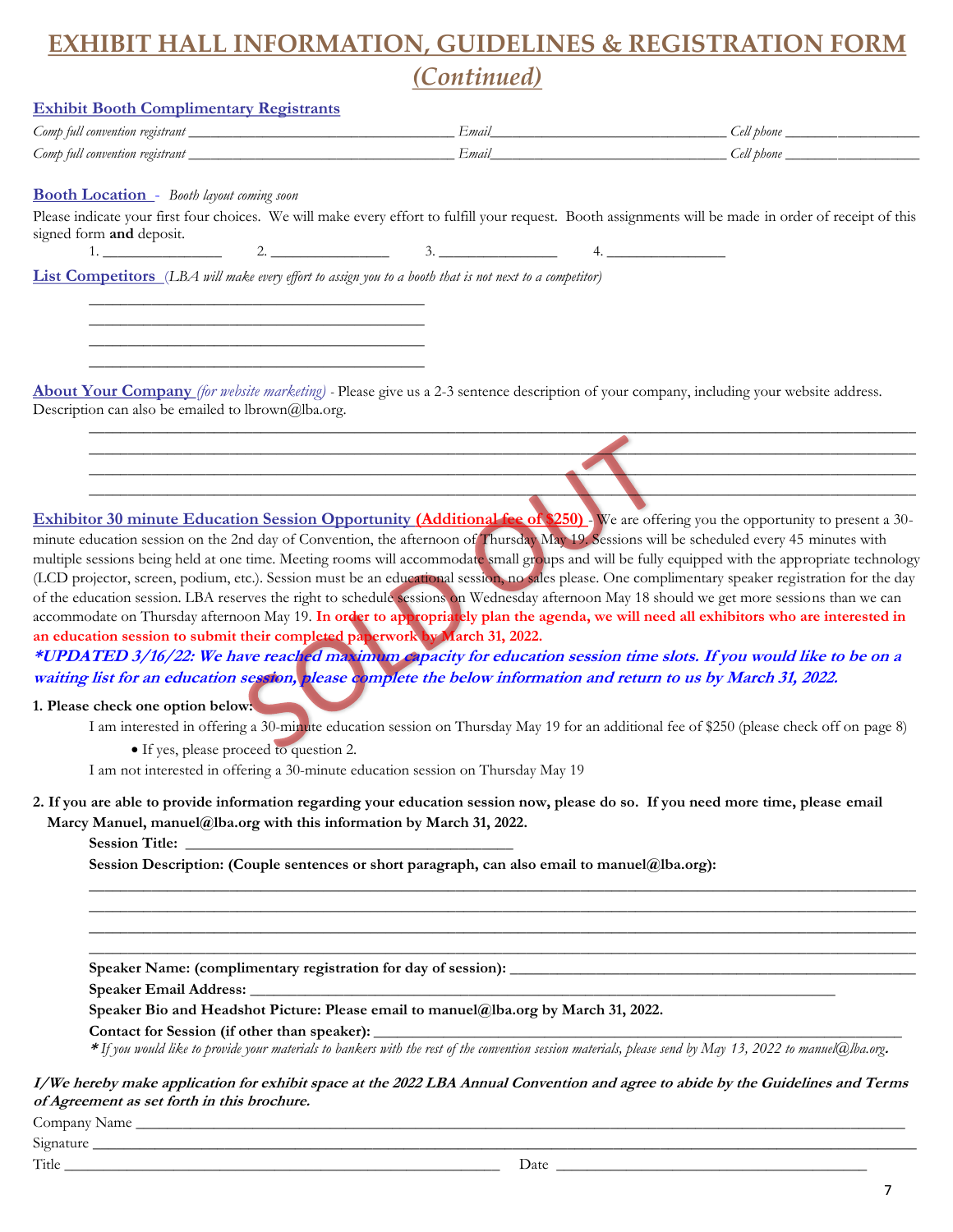# **ADDITIONAL REGISTRATIONS & PAYMENT OPTIONS**

### **Additional Full Company Registrations (\$675.00 each) and Spouse/Guest Registrations (\$399 each)**

*(Please make additional copies as needed)*

| $\frac{1}{2}$ Name | Name           |
|--------------------|----------------|
|                    |                |
|                    |                |
|                    |                |
|                    |                |
|                    |                |
| Work Phone         | Work Phone     |
| Cell Phone Fax     | Cell Phone Fax |
|                    |                |
|                    |                |
| Name               | Name           |

| $\overline{1}$             | $\Delta$          |
|----------------------------|-------------------|
|                            |                   |
| Spouse/Guest Name_________ | Spouse/Guest Name |
| Email Address              | Email Address     |
|                            | Mailing Address   |
|                            |                   |
| Work Phone                 | Work Phone        |
| Cell Phone<br>Fax          | Cell Phone<br>Fax |
|                            |                   |

### **Spouse/Guest Program: Mardi Gras Mystique - Tour of Suzanne Perron Studio, Tour of La. State Museum's Presbytere for 150th Anniversary of the Krewe of Rex Exhibit and Lunch at Antoine's. [Click here for more information.](https://lba.org/LBAConvention/Event_Details/LBAConvention/EventDetails.aspx)**

### **Thursday May 19, 2022 - 9am-2pm - \$250/each**

| <u>Fees</u><br><b>Number</b><br>Sponsorship<br>Exhibit Booth<br>Exhibitor Education Session (\$250)<br>Additional Full (Company) Registrations<br>\$675/each<br>Spouse Guest Registrations - \$399/each<br>Spouse/Guest Program - \$250/each<br>Total | Total<br>$\mathbb{S}$<br>$\mathbb{S}$<br>$\mathbb{S}$ | <b>Payment Options</b><br>MasterCard<br>Visa<br>Amex<br>Check (Made payable to LBA)<br>Name on Card (please print) |
|-------------------------------------------------------------------------------------------------------------------------------------------------------------------------------------------------------------------------------------------------------|-------------------------------------------------------|--------------------------------------------------------------------------------------------------------------------|
|                                                                                                                                                                                                                                                       |                                                       |                                                                                                                    |



**Please fax form to LBA, Attention: Lauren Brown at (225) 343-3159 or email to lbrown@lba.org Mail payment to:** *Louisiana Bankers Association, 5555 Bankers Avenue, Baton Rouge, LA 70808 For questions, please contact us at 225-387-3282*